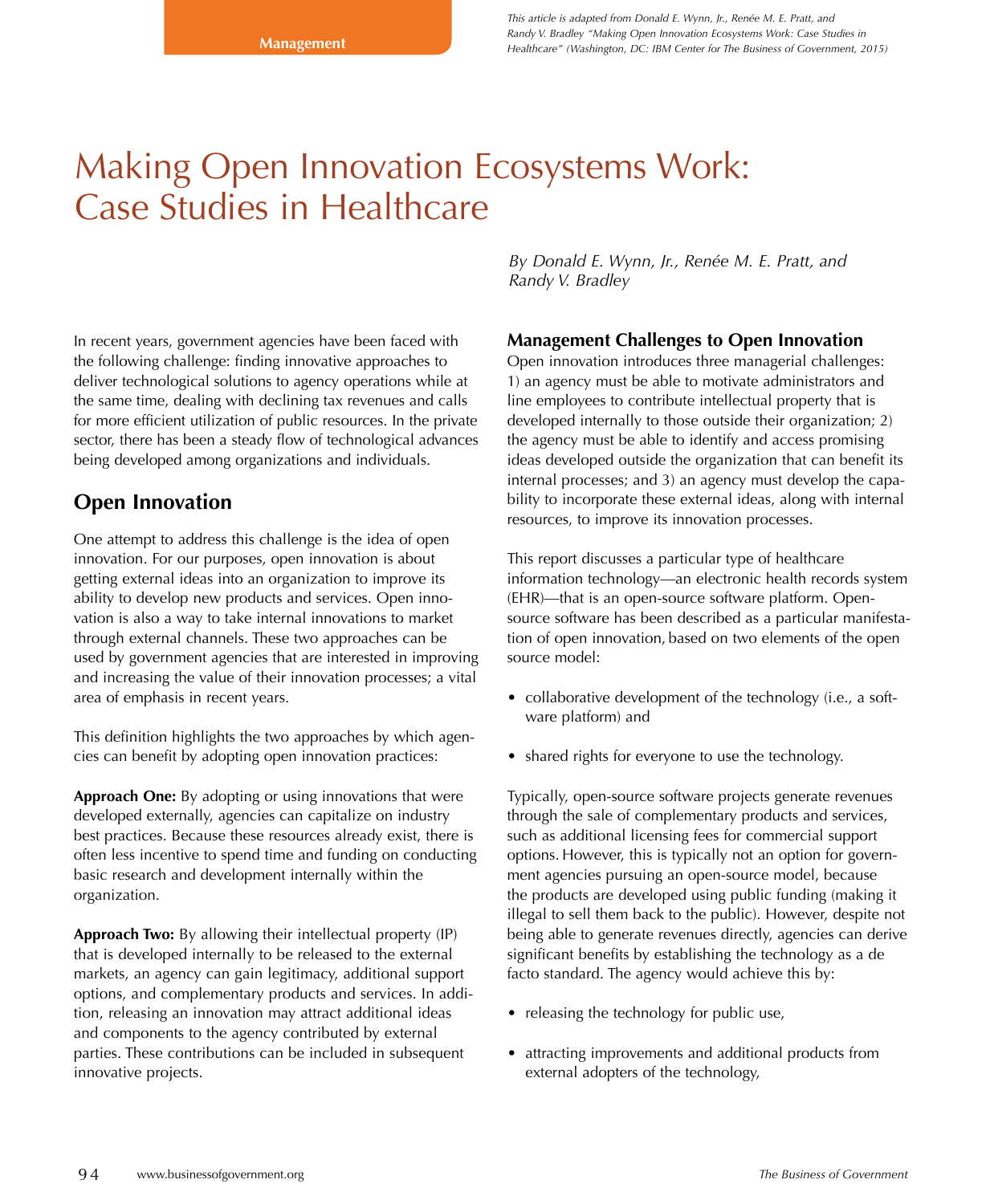*Donald E. Wynn, Jr. is an associate professor in the School of Business Administration at the University of Dayton.* 

*Renée M. E. Pratt is a Lecturer at University of Massachusetts Amherst in the Isenberg School of Management in the Operations and Information Management Department.* 

*Randy V. Bradley is an assistant professor of Information Systems and Supply Chain Management in the Department of Marketing and Supply Chain Management at The University of Tennessee, Knoxville.* 

- generating mindshare and goodwill within the industry market surrounding the technology, and
- increasing the support options for the technology that are available to external adopters and the agency.

Open innovation allows the agency to solve a number of important issues related to the value of its innovative practices, but perhaps the most crucial issue is how to attract and motivate external participants to help with its innovation practices. To address this issue, we first introduce the concept of a technological ecosystem.

# **Open Innovation within a Technological Ecosystem**

To illustrate how open innovation can work, the authors employ the concept of the technological ecosystem to demonstrate that fostering innovations cannot be done alone. The authors define an ecosystem as:

"The set of individuals and organizations operating within a given market space in order to provide a complete value proposition to the end customers, who are also part of the ecosystem."

Based on our research, successful technological ecosystems can be managed by paying attention to five key elements of an organizational ecosystem:

- 1. Resources—the contribution made and exchanged among the participants of an ecosystem
- 2. Participants—the characteristics of the participants
- 3. Relationships—the relationships and interaction among the participants
- 4. Organization—of the ecosystem as a whole
- 5. External environment—in which the ecosystem operates

By managing these elements effectively within an ecosystem, the participants can realize an increased level of functionality and enhance operations that, in turn, enable them to achieve a sustainable level of value creation.

# **Achieving Open Innovation with Technological Ecosystems**

In this report, we discuss the means by which a government agency can capitalize on open innovation via an opensource software-based technology ecosystem. Although we discuss a specific form of ecosystem in open-source software, we stress that it is a manifestation of open innovation in general and as such, similar issues and practices are applicable across a wide range of alternative open innovation programs. Based on our research, government agencies can capitalize on the available benefits in one of two ways, depending on whether or not they have existing technologies around which to base an ecosystem.

**For government agencies with previously developed technologies or systems that are effective for their internal needs, one strategy for capitalizing on the existing technologies would be to create an ecosystem of external participants around the technology in an effort to capture the innovation that exists elsewhere.** This requires attracting and retaining a wide range of potential participants and making the technology available to them in order to encourage and appropriate the resultant innovation. This strategy is exemplified by the U.S. Department of Veterans' Affairs' attempt to sponsor a new ecosystem around its existing VistA software.

**An alternative strategy is to join an existing ecosystem.** This strategy is appropriate for agencies seeking to develop new technological innovations from scratch, and will allow such agencies to utilize the resources available within the existing ecosystem in combination with their own resources.

# **Making Open Innovation Ecosystems Work: Case Studies in Healthcare**

The report presents two case studies from the healthcare sector that describe how technology ecosystems work and can effectively stimulate the development and dissemination of innovation.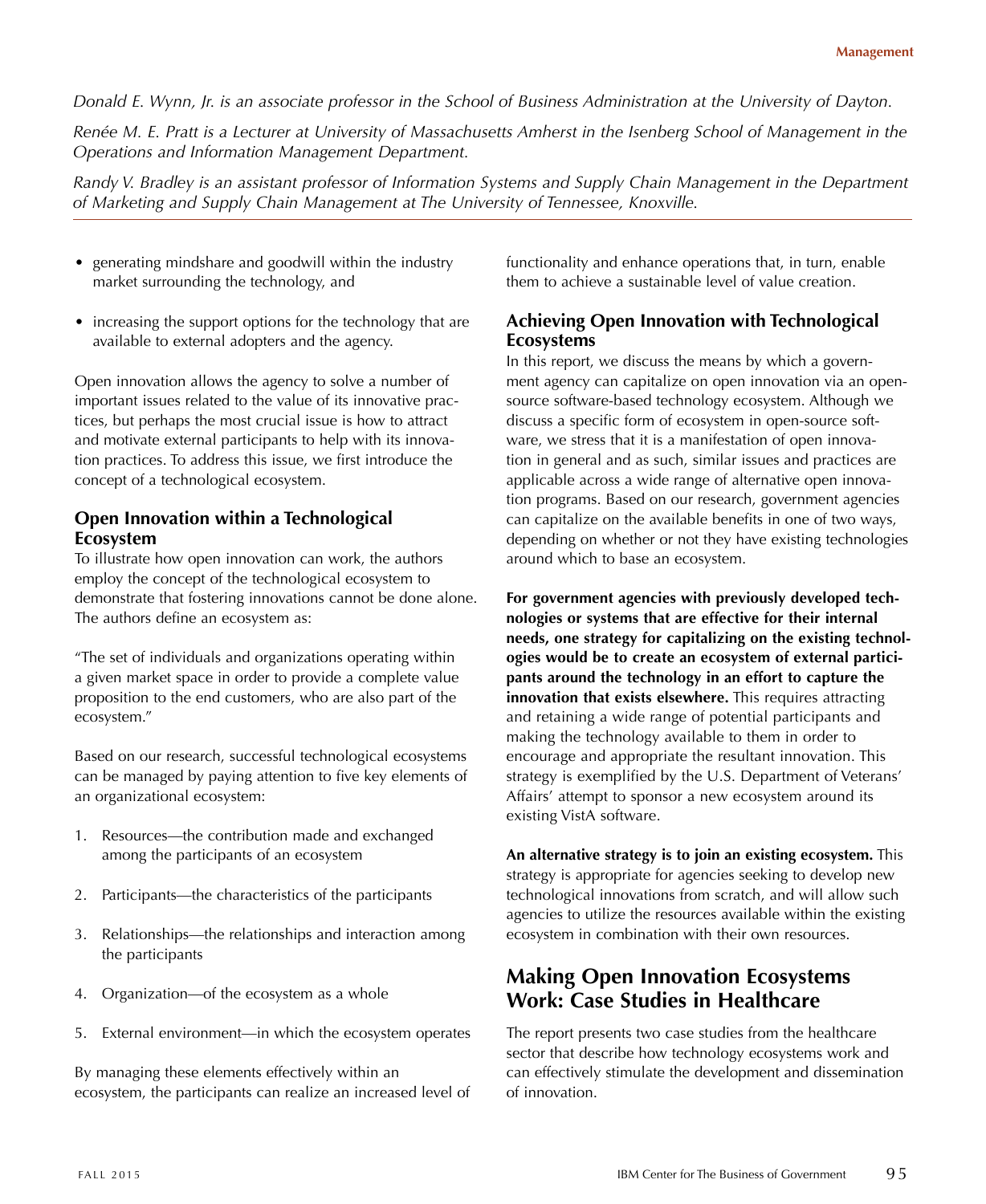- U.S. Department of Veterans Affairs (VA) built a new ecosystem around its VistA electronic health records software in order to better facilitate the flow of innovation practices and processes between the VA and external agencies and private firms.
- State of West Virginia selected a variant of the VistA software for deployment in its hospital system, saving a significant amount of money while introducing a number of new features and functionality for the seven medical facilities.

Each case study has been evaluated based on the five key elements of an organizational ecosystem outlined earlier.

# **Best Practices to Capitalize on Open Innovation**

Based on our study of the two ecosystems, we've identified 10 best practices for organizations seeking to capture significant return on investment from sponsoring innovation through technology ecosystems. We have delineated these practices according to the framework for evaluating and managing ecosystem elements described earlier: resources, partnership characteristics, relationships among members, ecosystem organization, and the external environment.

## **Resources**

### **1. Define Clear Goals and Objectives for Open Innovation**

Agencies participate in open innovation in order to introduce external ideas and solutions into their internal innovation projects and/or to enable the commercialization of internally generated innovations in the external marketplace. Prior to participation, agencies need to know which goal to pursue in order to maintain an adequate level of focus and make decisions accordingly. For instance, the VA was focused on both objectives in order to maximize the ultimate value of the VistA software, both within the agency and in the healthcare industry in general.

### **2. Manage and Monitor Resource Flows Across Agency Boundaries**

By definition, open innovation requires the sharing of information and other resources in both directions across the borders of an organization. An agency should not only appropriate resources from other parts of the ecosystem as inputs to their internal processes, but also contribute resources to other members of the ecosystem. In addition, the agency needs to identify and monitor the resources it is receiving from the ecosystem. What ideas, information, and relevant knowledge have been brought from the ecosystem into the agency's internal innovation processes? Similarly, how has the agency's costs of innovation, product development, and support changed?

#### **3. Manage Intellectual Property Rights**

In many cases, the agency will possess patents, software licenses, and other IP rights on the basis of its past innovation results, which it can use as leverage in the outside market. Government agencies are often incapable of utilizing their IP in the marketplace to generate revenue or other direct monetary gain. However, IP plays a significant role in open innovation projects. It is important for agencies to strike a balance between retaining and releasing its IP to maximize the benefits of its open innovation and its overall organizational effectiveness.

# **Participant Characteristics**

### **4. Seek and Encourage Diversity Among Ecosystem Participants**

One of the best indicators of a growing, resilient ecosystem is an increase in the diversity of participants. While it is important for an ecosystem to have a large number of participants, it is equally important for it to attract and retain members of many different types to avoid homogeneous "groupthink."

## **Relationships Among Members**

## **5. Establish Effective Positioning within the Ecosystem**

Once the goals and objectives for participation are set, an agency must be careful to build and maintain relationships that will enable it to achieve its desired outcomes. For instance, for an agency or other entity (such as either the VA or the state of West Virginia) to access specific software development expertise, it will need to ensure that it can establish effective working relationships with vendors that possess this expertise.

### **6. Be an Active Team Player**

In addition to establishing the correct relationships, a participant must be a good citizen of the ecosystem in order for other participants to value their contributions and thus, enable them to fully take advantage of any benefits that may be available. This includes a number of attributes and actions an agency can take, such as by being an active contributor to avoid any accusations of "free riding." It is important for a participant to be committed enough to contribute a significant amount of resources toward the ecosystem, as appropriate.